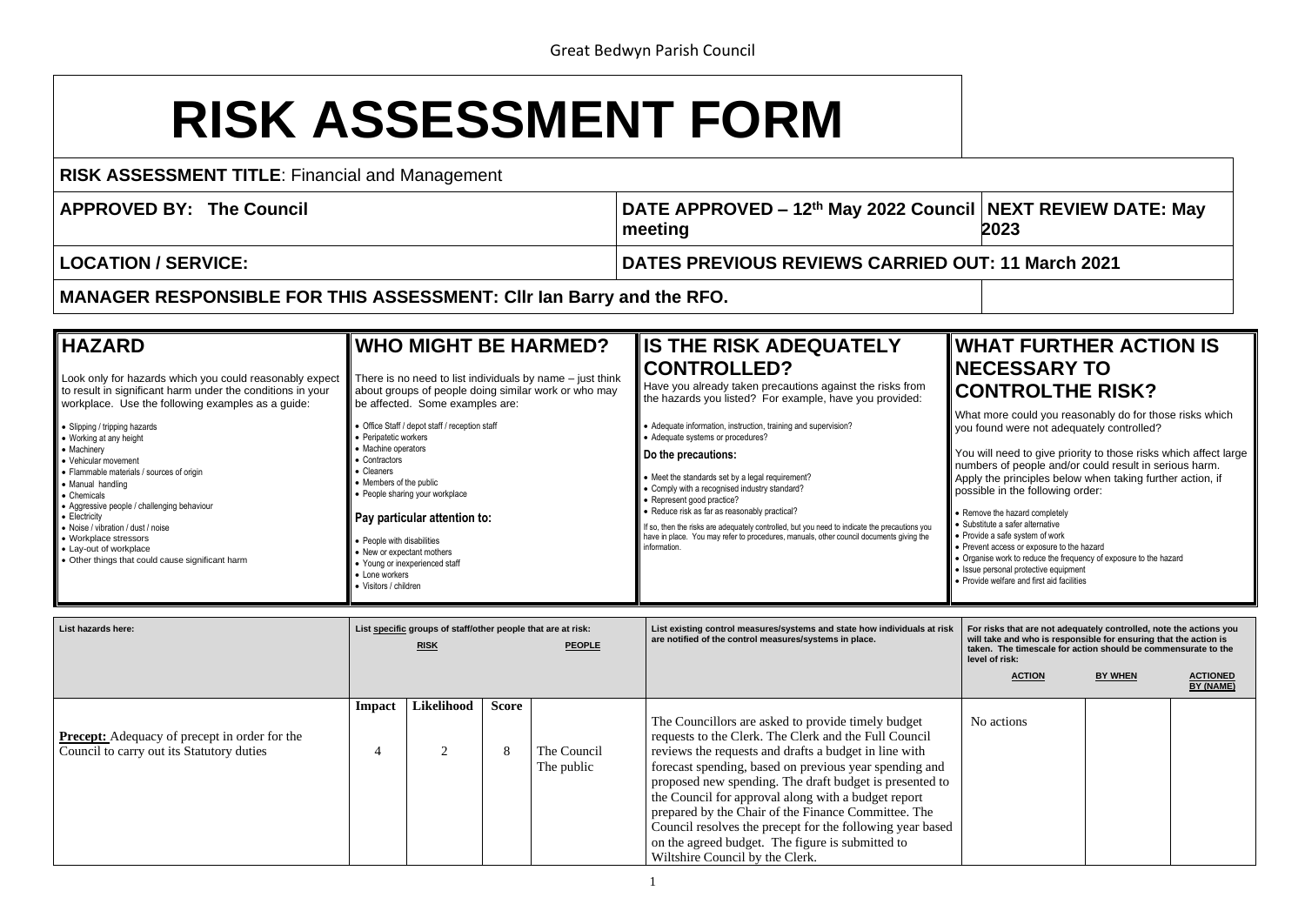| <b>List hazards here:</b> | List specific groups of staff/other people that are at risk:<br><b>RISK</b> | <b>PEOPLE</b> | List existing control measures/systems and state how individuals at risk<br>are notified of the control measures/systems in place. | For ris<br>will tal<br>taken.<br>level o |
|---------------------------|-----------------------------------------------------------------------------|---------------|------------------------------------------------------------------------------------------------------------------------------------|------------------------------------------|
|                           |                                                                             |               | The approved budget and precept is minuted accordingly.                                                                            |                                          |

| For risks that are not adequately controlled, note the actions you<br>will take and who is responsible for ensuring that the action is<br>taken. The timescale for action should be commensurate to the<br>level of risk: |  |  |  |  |  |  |
|---------------------------------------------------------------------------------------------------------------------------------------------------------------------------------------------------------------------------|--|--|--|--|--|--|
| <b>ACTIONED</b><br><b>ACTION</b><br><b>BY WHEN</b><br>BY (NAME)                                                                                                                                                           |  |  |  |  |  |  |
|                                                                                                                                                                                                                           |  |  |  |  |  |  |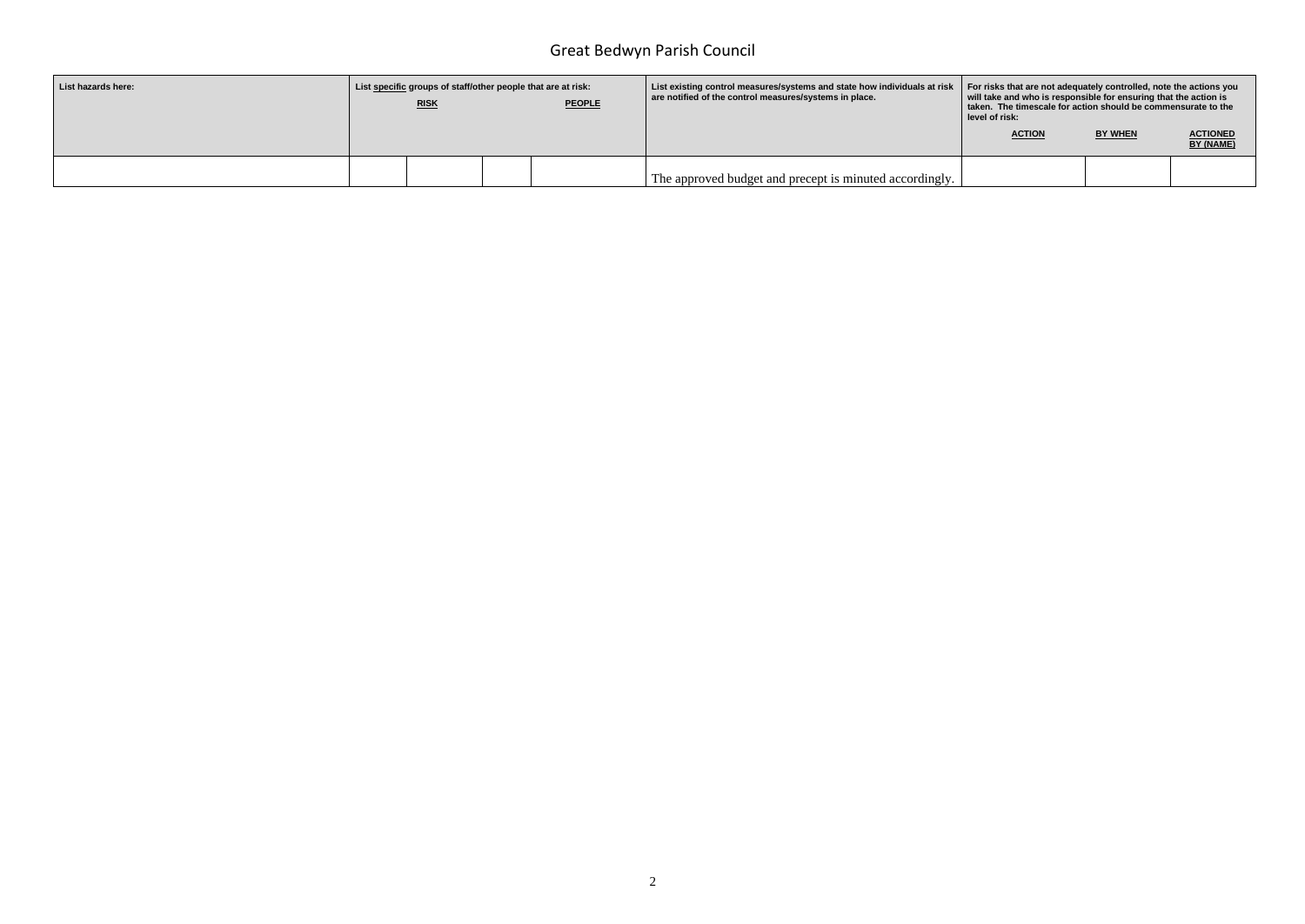| List hazards here:                                                       | List specific groups of staff/other people that are at risk:<br><b>RISK</b><br><b>PEOPLE</b> |                              |                   | List existing control measures/systems and state how individuals at risk<br>are notified of the control measures/systems in place. | For ris<br>will ta<br>taken.<br>level o                                                                                                                                                                                                                                                                                          |                                                                                      |
|--------------------------------------------------------------------------|----------------------------------------------------------------------------------------------|------------------------------|-------------------|------------------------------------------------------------------------------------------------------------------------------------|----------------------------------------------------------------------------------------------------------------------------------------------------------------------------------------------------------------------------------------------------------------------------------------------------------------------------------|--------------------------------------------------------------------------------------|
| Salary and non-compliance with HMRC regulations.                         | <b>Impact</b><br>$\mathfrak{Z}$                                                              | Likelihood<br>$\overline{2}$ | <b>Score</b><br>6 | The Council                                                                                                                        | The PC employs a salaried clerk and RFO and the<br>payroll is outsourced to a payroll company. HMRC<br>payments are currently sent to Cllr Barry and Cllr Clack<br>to be signed and sent on to HMRC. HMRC payments<br>must be made by the 20 <sup>th</sup> of following month. Risk of<br>loss or delay in post on two journeys. | Plan<br>at U <sub>1</sub><br>to en<br>payn<br>redu<br>to m<br>and 1<br>post.<br>2022 |
| VAT – incorrect treatment of VAT and failure to<br>claim and recover VAT | $\overline{2}$                                                                               | 2                            | $\overline{4}$    | The Council                                                                                                                        | The Council has adopted Financial Regulations based<br>on the NALC template which set out the requirements<br>for the accounting of payments. VAT reclaimed<br>annually.<br>The financial accounting of VAT is reviewed by the<br>Internal Auditor.                                                                              | No act                                                                               |
| Grants – proper transparency and accounting of<br>grants.                | $\overline{2}$                                                                               |                              |                   | The Council                                                                                                                        | Grants made and received are separately accounted for<br>and ring-fenced where necessary. Reviewed by the<br>Internal Auditor.<br>Grants are approved at Full Council and minuted<br>accordingly.                                                                                                                                | No act                                                                               |

| For risks that are not adequately controlled, note the actions you<br>will take and who is responsible for ensuring that the action is<br>taken. The timescale for action should be commensurate to the<br>level of risk: |                |                              |  |  |  |  |
|---------------------------------------------------------------------------------------------------------------------------------------------------------------------------------------------------------------------------|----------------|------------------------------|--|--|--|--|
| <b>ACTION</b>                                                                                                                                                                                                             | <b>BY WHEN</b> | <b>ACTIONED</b><br>BY (NAME) |  |  |  |  |
| Plan to open account<br>at Unity Trust Bank<br>to enable online<br>payments which will<br>reduce time it takes<br>to make payments<br>and risk of loss in<br>post. DONE MAY<br>2022                                       |                |                              |  |  |  |  |
| <b>No actions</b>                                                                                                                                                                                                         |                |                              |  |  |  |  |
| <b>No actions</b>                                                                                                                                                                                                         |                |                              |  |  |  |  |

T.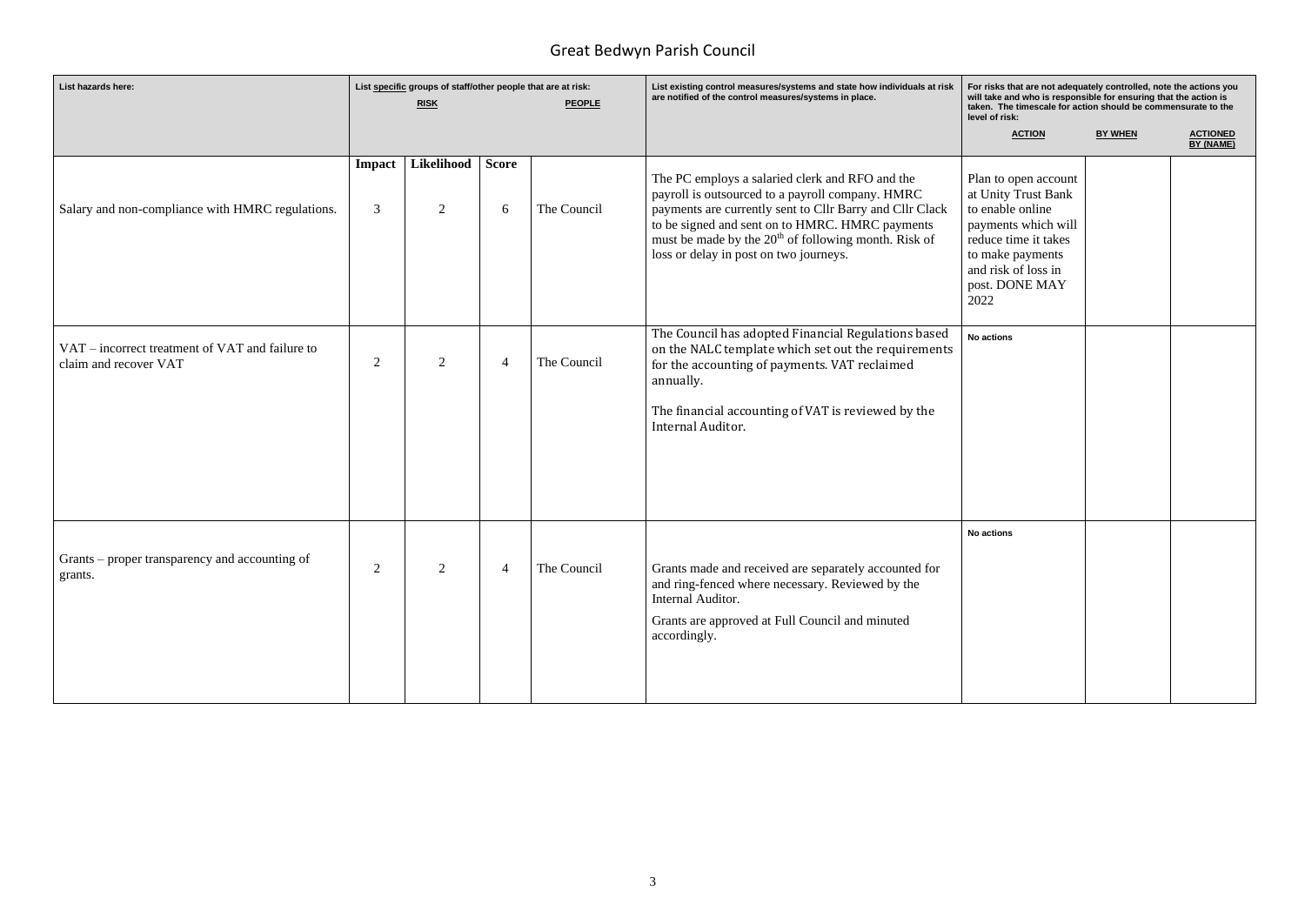| List hazards here:                                                                                                                                                                    | List specific groups of staff/other people that are at risk:<br><b>RISK</b><br><b>PEOPLE</b> |                              |                   |                         | List existing control measures/systems and state how individuals at risk<br>are notified of the control measures/systems in place.                                                                                                                                                                                                                                                                                                                                                                                                                                                                                                                                                 |      |
|---------------------------------------------------------------------------------------------------------------------------------------------------------------------------------------|----------------------------------------------------------------------------------------------|------------------------------|-------------------|-------------------------|------------------------------------------------------------------------------------------------------------------------------------------------------------------------------------------------------------------------------------------------------------------------------------------------------------------------------------------------------------------------------------------------------------------------------------------------------------------------------------------------------------------------------------------------------------------------------------------------------------------------------------------------------------------------------------|------|
| Financial Records – risk of inadequate financial<br>records that provide insufficient transparency to<br>enable users to form an opinion of the financial<br>position of the Council. | Impact<br>$\overline{4}$                                                                     | Likelihood<br>$\overline{2}$ | <b>Score</b><br>8 | The Council             | The Council has Financial Regulations that set out its<br>requirements.<br>Full Council reviews the Financial Regulations and<br>spending.<br>The Council considers and approves all payments and<br>receives updates at each meeting on the Council's<br>financial position.<br>The Council has adopted a receipts and payments<br>accounting system based on the NALC template.<br>The Council's financial records are internally audited on<br>a yearly basis and any recommendations made by the<br>Internal Auditor and considered by the Council and any<br>necessary changes to the financial system are made.<br>All council transactions are minuted to enable the public | No:  |
| Fraud and error – inadequate checks.                                                                                                                                                  | $\overline{4}$                                                                               | $\overline{2}$               | 8                 | The Council             | to scrutinise them.<br>The Council has adopted Financial Regulations based on<br>the NALC template that sets out the accounting controls<br>required in order to prevent fraud.<br>All cheques must be signed by two signatories.<br>All expenses are reviewed by the full Council.<br>Regular bank reconciliations are carried out by the RFO<br>and reviewed by the Council and minuted accordingly.                                                                                                                                                                                                                                                                             | No a |
| Fraud and error – payroll                                                                                                                                                             | 3                                                                                            | 2                            | 6                 | The Council<br>Employee | The Clerk's and RFO's salaries are set by the Council.<br>Any overtime is approved by Cllr Barry before payments<br>are made.<br>The payroll is subcontracted to an outside provider who<br>is recommended by the Internal Auditor.<br>The Council reviews all payments and they are minuted<br>accordingly in the Financial section of the councils<br>agenda.                                                                                                                                                                                                                                                                                                                    | No a |

| For risks that are not adequately controlled, note the actions you<br>will take and who is responsible for ensuring that the action is<br>taken. The timescale for action should be commensurate to the<br>level of risk: |                |                              |  |  |  |
|---------------------------------------------------------------------------------------------------------------------------------------------------------------------------------------------------------------------------|----------------|------------------------------|--|--|--|
| <b>ACTION</b>                                                                                                                                                                                                             | <b>BY WHEN</b> | <b>ACTIONED</b><br>BY (NAME) |  |  |  |
| No actions                                                                                                                                                                                                                |                |                              |  |  |  |
| No actions                                                                                                                                                                                                                |                |                              |  |  |  |
| <b>No actions</b>                                                                                                                                                                                                         |                |                              |  |  |  |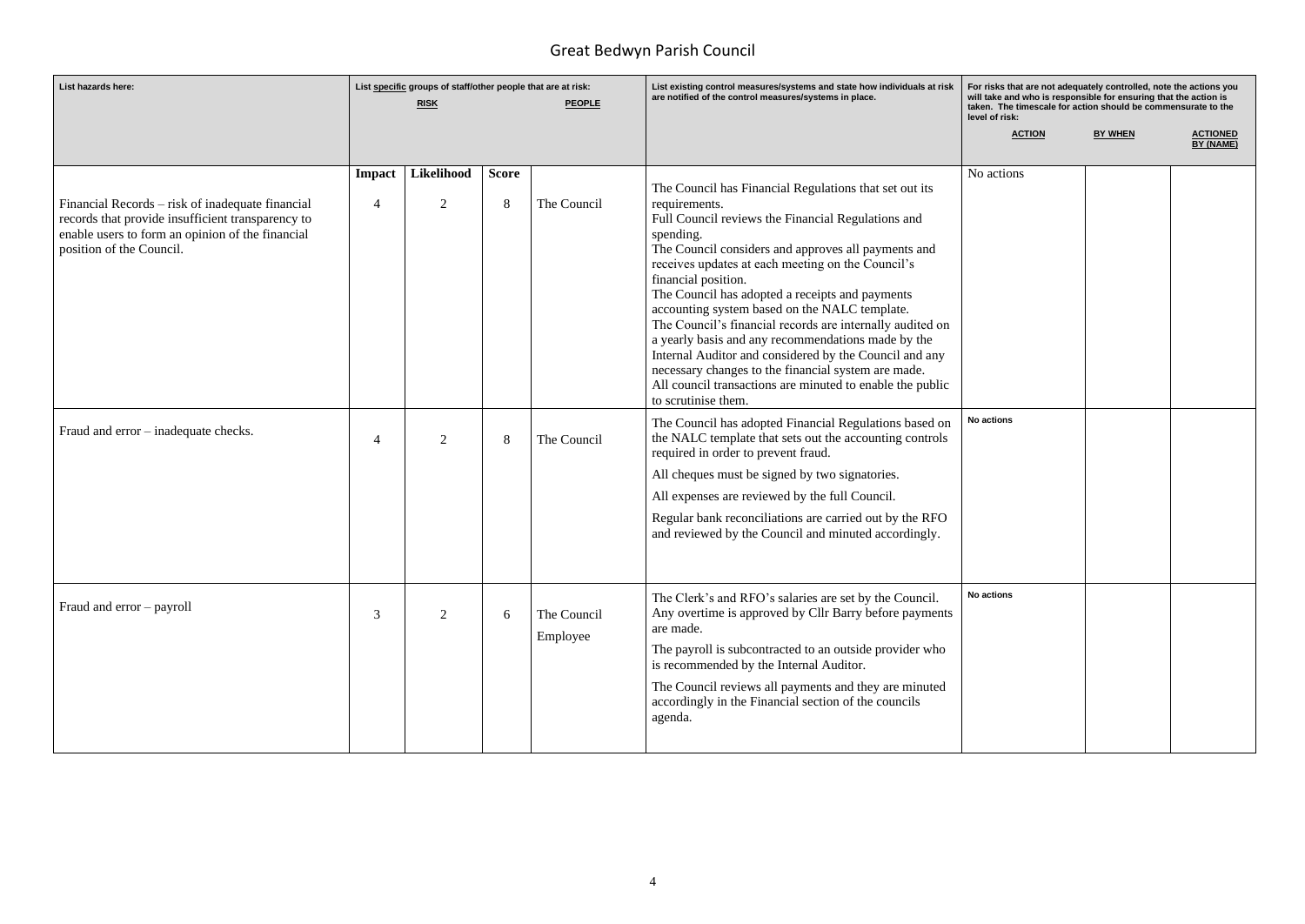| List hazards here:                                  | List specific groups of staff/other people that are at risk:<br><b>RISK</b><br><b>PEOPLE</b> |                              |                   |             | List existing control measures/systems and state how individuals at risk<br>are notified of the control measures/systems in place.                                                                                                                                                                                                                   |            |
|-----------------------------------------------------|----------------------------------------------------------------------------------------------|------------------------------|-------------------|-------------|------------------------------------------------------------------------------------------------------------------------------------------------------------------------------------------------------------------------------------------------------------------------------------------------------------------------------------------------------|------------|
| Legal powers – ultra vires payments and activities. | Impact<br>3                                                                                  | Likelihood<br>$\overline{2}$ | <b>Score</b><br>6 | The Council | All payments and activities are assessed by the Clerk to<br>ensure they fall within the powers of the Council. They<br>are subsequently reviewed by the Internal Auditor and<br>External Auditor if necessary.<br>Council is responsible for providing training to the Clerk<br>if requested.<br>The Council has adopted NALC model Standing Orders. | No actio   |
| Inadequate insurance cover.                         | 3                                                                                            | $\overline{2}$               | 6                 | The Council | Annual review undertaken by the Clerk and Full Council.<br>In addition, the level of insurance cover is reviewed by<br>the Internal Auditor and his recommendations are<br>considered by the Council and acted on where necessary.                                                                                                                   | No actions |
| Electronic records – loss of records.               | $\overline{2}$                                                                               | 3                            | 6                 | The Council | Email records are stored on the web provider's server.<br>Financial records are kept in the cloud. These should<br>include monthly Payroll, Cashbook, Budget, Risk<br>Assessments, Asset Register, VAT reclaim.<br>Financial paper filing is stored at RFO's house.                                                                                  | No actio   |

| For risks that are not adequately controlled, note the actions you<br>will take and who is responsible for ensuring that the action is<br>taken. The timescale for action should be commensurate to the<br>level of risk: |                |                              |  |  |
|---------------------------------------------------------------------------------------------------------------------------------------------------------------------------------------------------------------------------|----------------|------------------------------|--|--|
| <b>ACTION</b>                                                                                                                                                                                                             | <b>BY WHEN</b> | <b>ACTIONED</b><br>BY (NAME) |  |  |
| No actions                                                                                                                                                                                                                |                |                              |  |  |
| No actions                                                                                                                                                                                                                |                |                              |  |  |
| No actions                                                                                                                                                                                                                |                |                              |  |  |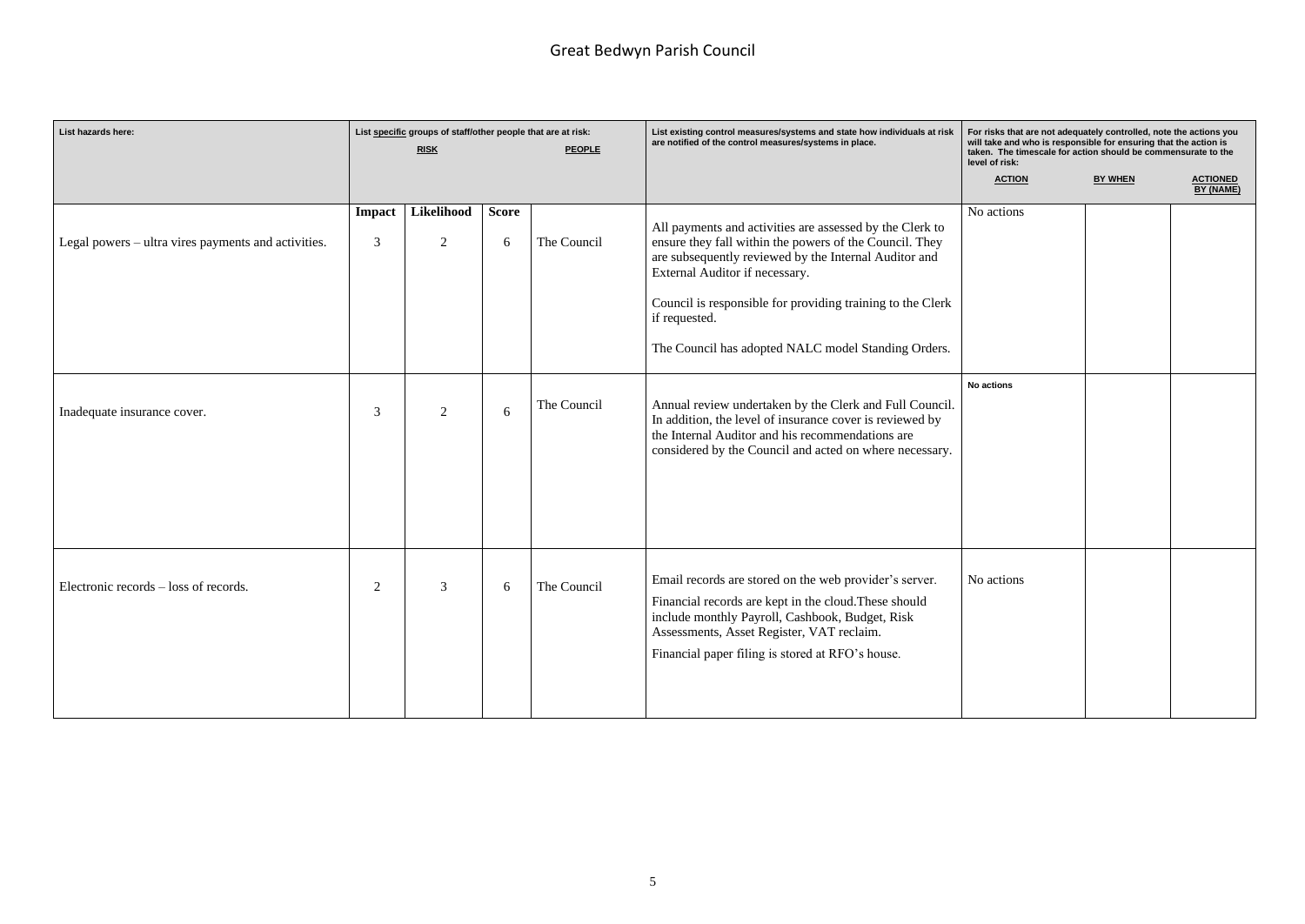| List hazards here:                                                                     | List specific groups of staff/other people that are at risk:<br><b>RISK</b><br><b>PEOPLE</b> |              |                |                                              | List existing control measures/systems and state how individuals at risk<br>For ri<br>are notified of the control measures/systems in place.<br>will ta<br>taken<br>level                                                                                                                                                                                                                                                                               |       |  |
|----------------------------------------------------------------------------------------|----------------------------------------------------------------------------------------------|--------------|----------------|----------------------------------------------|---------------------------------------------------------------------------------------------------------------------------------------------------------------------------------------------------------------------------------------------------------------------------------------------------------------------------------------------------------------------------------------------------------------------------------------------------------|-------|--|
|                                                                                        | <b>Impact</b>                                                                                | Likelihood   | <b>Score</b>   |                                              |                                                                                                                                                                                                                                                                                                                                                                                                                                                         | No a  |  |
| Council Minutes – Accurate reporting of Council<br>Meetings.                           | 3                                                                                            |              | 3              | The Council                                  | Draft minutes circulated by Clerk who is notified of any<br>proposed amendments. Draft agreed and adopted at next<br>meeting and signed and dated by the Chair.<br>Draft/final minutes posted on the Council noticeboard<br>and website.                                                                                                                                                                                                                |       |  |
| NEW - Storage of historic documents such as<br>minutes. Risk or loss, damage or theft. |                                                                                              | $\mathbf{2}$ | $\overline{2}$ | The Council                                  | Each year in June all historical minutes and other<br>important council documents are sent to the County<br>Archive at Chippenham for archiving.                                                                                                                                                                                                                                                                                                        | No ac |  |
| NEW - Handling of cash. Loss or theft of cash. Loss<br>of audit trail                  |                                                                                              | $\mathbf{3}$ | 3              | The council and<br>the staff, the<br>public. | Overall, the council and staff should promote payment by<br>other measures that provide security and audit trail.<br>Cash is to be banked as soon as it's received and full<br>payee details recorded on the paying in book, and an<br>appropriate paper entry entered into the filing system.<br>Any cash handed to Cllrs should be placed in a sealed<br>envelope and marked clearly with the details of the payee<br>and the reason for the payment. | No ac |  |

| For risks that are not adequately controlled, note the actions you<br>will take and who is responsible for ensuring that the action is<br>taken. The timescale for action should be commensurate to the<br>level of risk: |                |                              |  |  |  |  |  |
|---------------------------------------------------------------------------------------------------------------------------------------------------------------------------------------------------------------------------|----------------|------------------------------|--|--|--|--|--|
| <b>ACTION</b>                                                                                                                                                                                                             | <b>BY WHEN</b> | <b>ACTIONED</b><br>BY (NAME) |  |  |  |  |  |
| No actions                                                                                                                                                                                                                |                |                              |  |  |  |  |  |
| <b>No actions</b>                                                                                                                                                                                                         |                |                              |  |  |  |  |  |
| <b>No actions</b>                                                                                                                                                                                                         |                |                              |  |  |  |  |  |